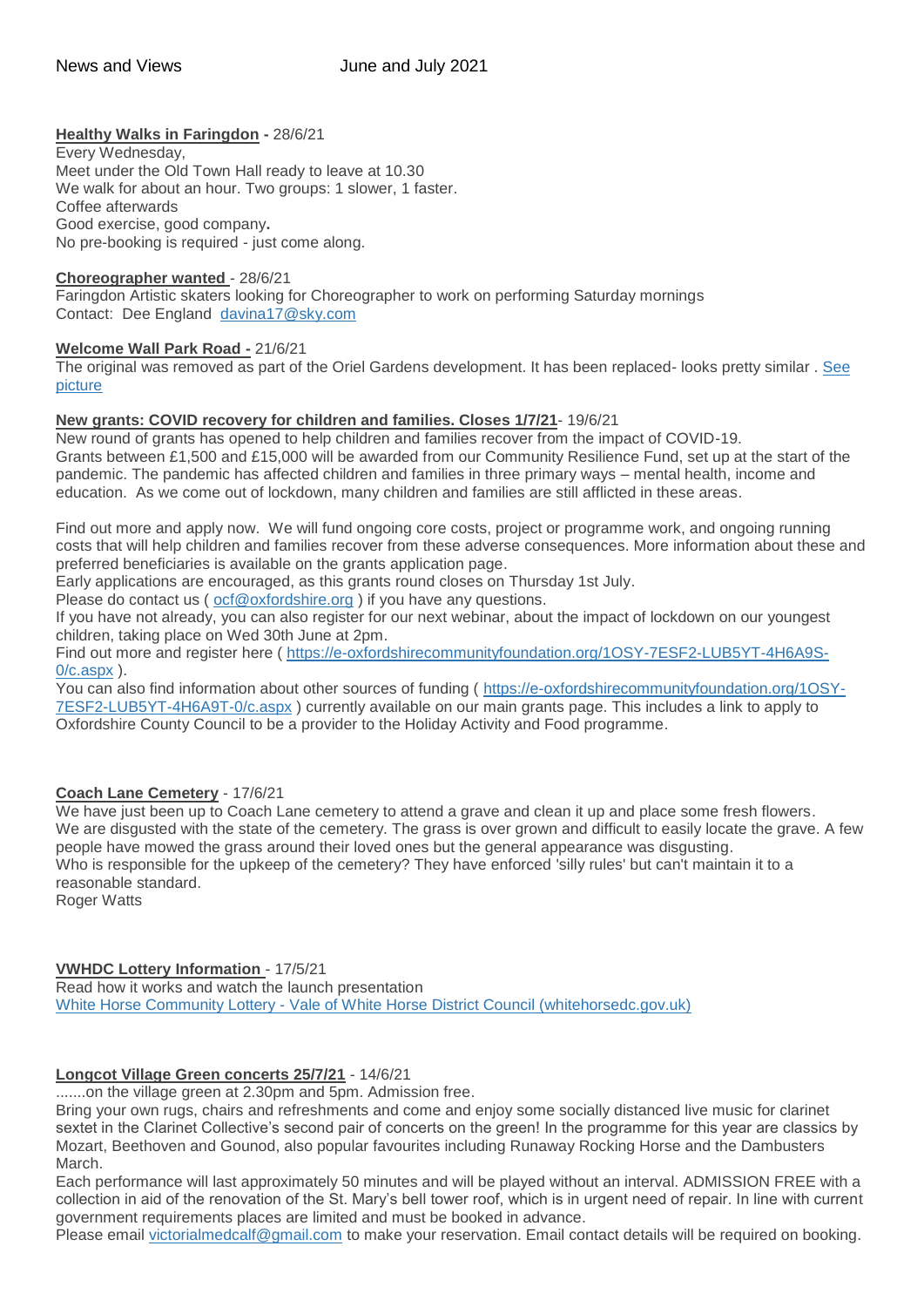## **Faringdon Virtual Gardens Open -** 14/6/21

First launched last year, Faringdon Virtual Open Gardens returns for 2021, giving Faringdon residents the chance to share images of their green spaces.

Spread the joy of gardening, send in photos of your garden so we can compile them to make a virtual tour of Faringdon's gardens.

Small or large garden, a single bloom, window box or allotment, we would love to see what you are growing! Get the whole family involved, it would be great to see photos from Faringdon's Junior Gardeners, it could be cress grown in a tub, a growing sunflower, a picture made from flowers and leaves or even a mud pie! Send your photos to [adele@faringdontowncouncil.gov.uk](mailto:adele@faringdontowncouncil.gov.uk) by the 31st of July 2021 [Faringdon Virtual Open Gardens 2021 -](https://www.faringdontowncouncil.gov.uk/faringdon-virtual-open-gardens-2021/) Faringdon Town Council

## **Faringdon Community Bus Schedule** - 3/6/21

See [www.faringdoncommunitybus.co.uk/timetable61.htm](http://www.faringdoncommunitybus.co.uk/timetable61.htm)

#### **Walking and cycling guides**- 3/6/21

I've just seen the walking and cycling guides in the Budgens car park. Very nice! Mary Beck

#### **Queens award for Voluntary Services** - 2/6/21

We are extremely humbled and proud to announce that the Farcycles team has been awarded the Queen's Award for Voluntary Services 2021!!

This award also includes a special designation for 2021 for organisations who have provided impactful support to the community in response to the pandemic last year.

South Oxfordshire MP, David Johnston said "I visited Farcycles last year and was very impressed with their innovative model. I am absolutely delighted that they have received a Queen's Award for Voluntary Services.The Queen's Awards are very prestigious awards and this is welcome recognition for a local community asset that people in Faringdon very much value and something we need more of across Oxfordshire and beyond."

We wish to give special thanks to all our Farcycles friends and to everyone involved with supporting Farcycles since its inception. We have undertaken some great projects over the last few years and have help developed a strong community of cyclists of all ages within, and around the Faringdon area.

Thank you, everyone!

[Queen's Award for Voluntary Service \(dcms.gov.uk\)](https://qavs.dcms.gov.uk/)

#### **Covid Tests-** 30/7/21 FREE rapid COVID-19 tests available at the library, Gloucester St. [Library opening times](https://www.oxfordshire.gov.uk/residents/leisure-and-culture/libraries/find-library/faringdon-library)

#### **Re Steeds South -** 30/7/21

IT'S so sad that they plan to build more houses south of steeds farm. I think there is enough new houses in faringdon. We don't give any thought to the wildlife. Name supplied

#### **Faringdon pavements** - 30/7/21

When if ever are the pavements in this town going to be resurfaced. They are in a very dangerous state and have been for a number of years. Will our councillors take note and bring pressure to bear on the responsible authority for maintaining them in a safe state to walk on. I live in hope!! Name Supplied.

*Ed: The Market Sq pavements are being done in the Autumn I believe*

## **Re- steeds farm 125 more houses** - 30/7/21

More houses!- its getting beyond a joke. I guarantee that the people making these decisions don't have children attending our already ridiculously overcrowded schools. More houses, little contributed back and promised infrastructure improvements like the A420 Gt Coxwell junction still not delivered. enough is enough. Mark Ed: Copy of [Facebook post from VWHDC councillor with details of infrastructure contributions](http://weebly-file/1/4/7/6/14765418/vwhdc_cllr_post_on_facebook.docx)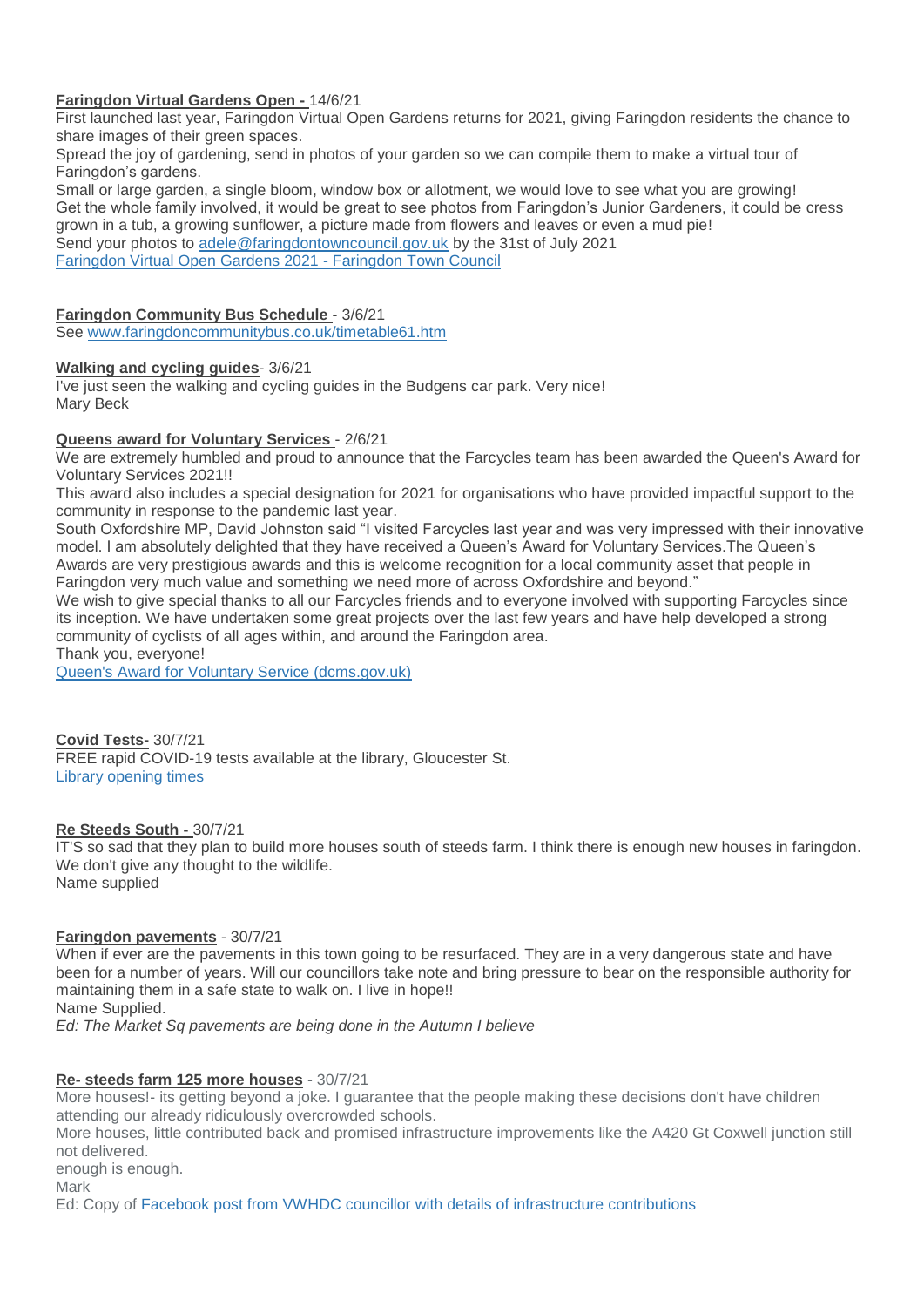## **Police have your say Tue 3rd Aug 10am** - 29/7/21

Faringdon Neighbourhood police team will be having a "Have Your Say" on Tuesday 3rd August at 10 am at Faringdon market place.

"A chance for the community to have your say and the opportunity to discuss any issues within the local community." Why not go along and meet the team!

## **Park Road resurfacing-** 29/7/21

Extract from notification letter

I am writing to inform you that Oxfordshire County Council will be undertaking carriageway maintenance work on Park Road between the A420 roundabout and Marlborough Street.

The works are programmed to start on Monday 2nd August 2021 and are expected to last for up to 3 weeks, subject to any bad weather conditions or unforeseen circumstances arising during construction. The works will include replacing damaged road signs, traffic bollards and ironwork, resurfacing of the existing carriageway and the replacement of road markings.

## Traffic Management

To enable these activities to be carried out safely the work will be done in the following phases:

 Phase 1: Monday 2nd August to Wednesday 4th August, 20:00 to 06:00hrs – temporary traffic signals to enable preparation work to be carried out, including replacing damaged road signs, traffic bollards and ironwork.

 Phase 2: Monday 9th August to Friday 20th August, 20:00 to 06:00hrs – full road closure to enable the resurfacing work to be carried out and replacement of road markings.

A signed diversion route will be put in place during this period. Park Road will be reopened to traffic when safe to do so outside of these periods.

## **Dog fouling letter from VWHDC**- 29/7/21

Although there are many benefits that come with owning a dog (especially during lockdown), there are also responsibilities which include cleaning up after your dog. Please be aware that it is an offence to not clean up after your dog or leave used dog waste bags anywhere other than an appropriate bin.

Under the Dog Fouling of Land Act 1996, allowing your dog to foul can result in an on-the-spot fixed penalty notice of £50 and incorrect disposal of dog waste bags e.g. not putting them in the bin can result in an £80 fixed penalty notice. If fines are not paid, cases can be escalated to court resulting in fines of up to £1,000.

There are some council owned litter bins within your parish. These can be used for both litter and dog waste bags – you do not need to find a specialist dog waste bin. You can also put dog waste bags in your black general waste wheelie bin so if you cannot find a bin or bins are full, please take it home.

We know that most residents take a lot of pride in their local area and we encourage everybody to take extra steps in keeping your parish clean and tidy. If you have any questions please feel free to contact the waste team at [waste.team@southandvale.gov.uk](mailto:waste.team@southandvale.gov.uk)

## **Swindon Bus Service Changes** - 28/7/21

We're making a few service changes from Monday 9th August.

Service [S6](https://tiscon-maps-stagecoachbus.s3.amazonaws.com/Timetables/West/2021/S6090821.pdf) is unfortunately on diversion for the next few weeks due to roadworks at White Hart Roundabout in Swindon. From Oxford and Faringdon into Swindon, we'll run via the A419 and Queens Drive, not Greenbridge. Leaving Swindon our buses will run as far as Oxford Road/Ermin Street as normal, before a diversion through Stratton to the Highworth/Honda junction of the A419. All buses will call at Stratton Park as normal, but please expect journey times up to 10 minutes longer than usual for the duration of the closure. [Revised timetable](https://tiscon-maps-stagecoachbus.s3.amazonaws.com/Timetables/West/2021/S6090821.pdf)

## **South of Steeds 125 more houses. Appeal allowed-** 27/7/21

The inspector has given permission, but now the application includes 35% social housing and some leisure money (no figures) No s106 money for Rugby and football. Highways improvements mentioned, but not Gt Coxwell junction specifically.

[Reference: APP/V3120/W/20/3264500 \(planninginspectorate.gov.uk\)](https://acp.planninginspectorate.gov.uk/ViewCase.aspx?caseid=3264500)

## **Craft Workshops at the Pump House** - 27/7/21

..... from talented tutors. Learn new techniques and have something decorative to show for it. Bookings should be made before 8th September by emailing [crafty.crew@thepumphouseproject.org.uk](mailto:crafty.crew@thepumphouseproject.org.uk)

It's £5 per kit, this is the minimum donation, so if you feel you would like to give more, please do as everything goes back into helping the Crafty crew.

## **Rugby Club- planning application for flood lights- 27/7/21**

[Planning Application P21/V1686/FUL \(whitehorsedc.gov.uk\)](https://data.whitehorsedc.gov.uk/java/support/Main.jsp?MODULE=ApplicationDetails&REF=P21/V1686/FUL) Consultation ends 17 Aug 21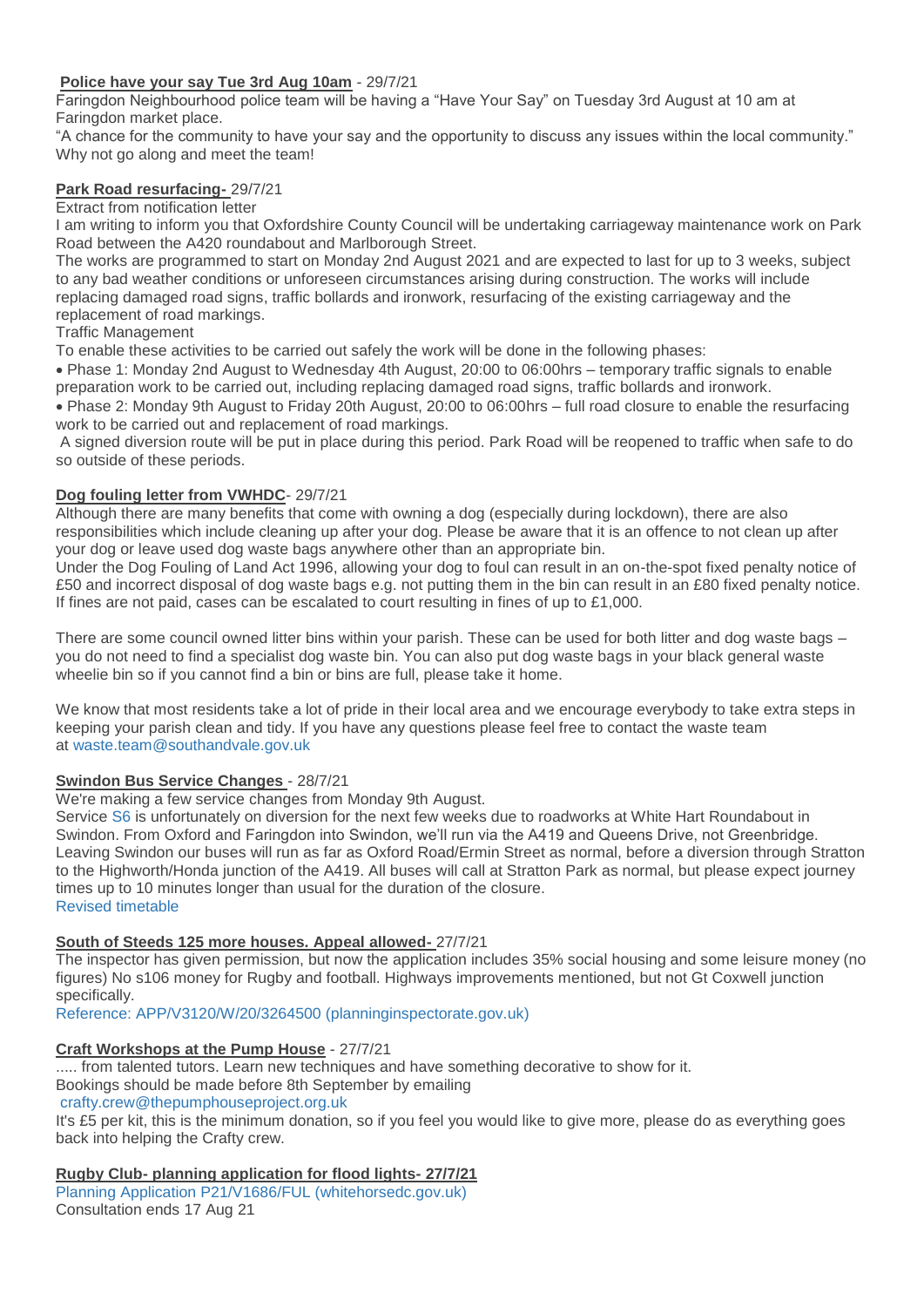## **Virtual Open Gardens Faringdon** - 24/7/21

.....extended until the 10th of September, please send photos to [adele@faringdontowncouncil.gov.uk](mailto:adele@faringdontowncouncil.gov.uk)

## **Love Parks week- Faringdon - 16/7/21**

Keep Britain Tidy plan to run the love parks weeks programme this year!

Our parks and open spaces have been extremely important during Covid and it would be great to be able to celebrate them!

The dates for the Love Parks weeks are Fri 23rd July until Sun 1st August.

We want to particularly promote areas like Tuckers Park, and the children play area as it is often the target of vandalism.

Help us to cut litter, end waste and improve places. Your support can change our green spaces for the better. More info coming soon on the campaign in Faringdon!

#### [FTC](https://www.faringdontowncouncil.gov.uk/?section=23)

## **Community Bus Trips** - 15/7/21

Thursday 12th August depart Faringdon 13.15 to Cirencester £6 children £3 Saturday 21st August seaside special to Weston Super Mare depart Faringdon 9.30 £16 adults children £8 Please book from next Monday at the Tourist Centre.

## **Faringdon Business Centre Ltd** - 14/7/21

......................................................is pleased to announce that the perch will be open for business on 19 July 2021. If you run a business and have been working from home and would like a change then try the Farigndon Business Centre.

We also have meeting rooms and offices available. [Julie@myPAvirtualservices.com](mailto:Julie@myPAvirtualservices.com)

## **Chamber of Commerce- interested?** - 14/7/21

If the Chamber of Commerce was re-instigated, would you join? Please contact me with your responses. Julie Farmer

[Julie@myPAvirtualservices.com](mailto:Julie@myPAvirtualservices.com)

## **Free Mini Tennis** - 12/7/21

[See poster](http://weebly-file/1/4/7/6/14765418/faringdon-mini-tennis-v2-003.jpg) for contact information Over 50s 11.15- 12 noon Tuesdays

**Tesco Community Grants -** 12/7/21

## Tesco Bags of Help has changed to **Tesco Community Grants.**

Please visit the new [tescocommunitygrants.org.uk](http://tescocommunitygrants.org.uk/) website to find out more about what kinds of projects can be supported, to apply for a grant and to nominate local projects.

Tesco Community Grants is always open for applications from charities and community organisations to bid for up to £1,500. Three projects in 575 local communities are voted on by customers in Tesco stores throughout the UK, with projects changing every three months.

[How to apply](https://tescocommunitygrants.org.uk/apply-for-a-grant/)

## **Table Tennis at the Pump House** - 10/7/21

2pm Monday 12th 2pm Thurs14th **Weekly** Contact [Ashley.Chapman@southandvale.gov.uk](mailto:Ashley.Chapman@southandvale.gov.uk) if you're interested.

## **U3a Summer lunch - not this year-** 10/7/21

After considerable debate the U3A committee with great reluctance and prudence has decided NOT to hold a summer party in August. The general feeling was that there would be some reluctance to attend any large social event this summer.. There will therefore be no U3A meeting in August but there are plans for a speaker in person at the Corn exchange in September with special refreshments.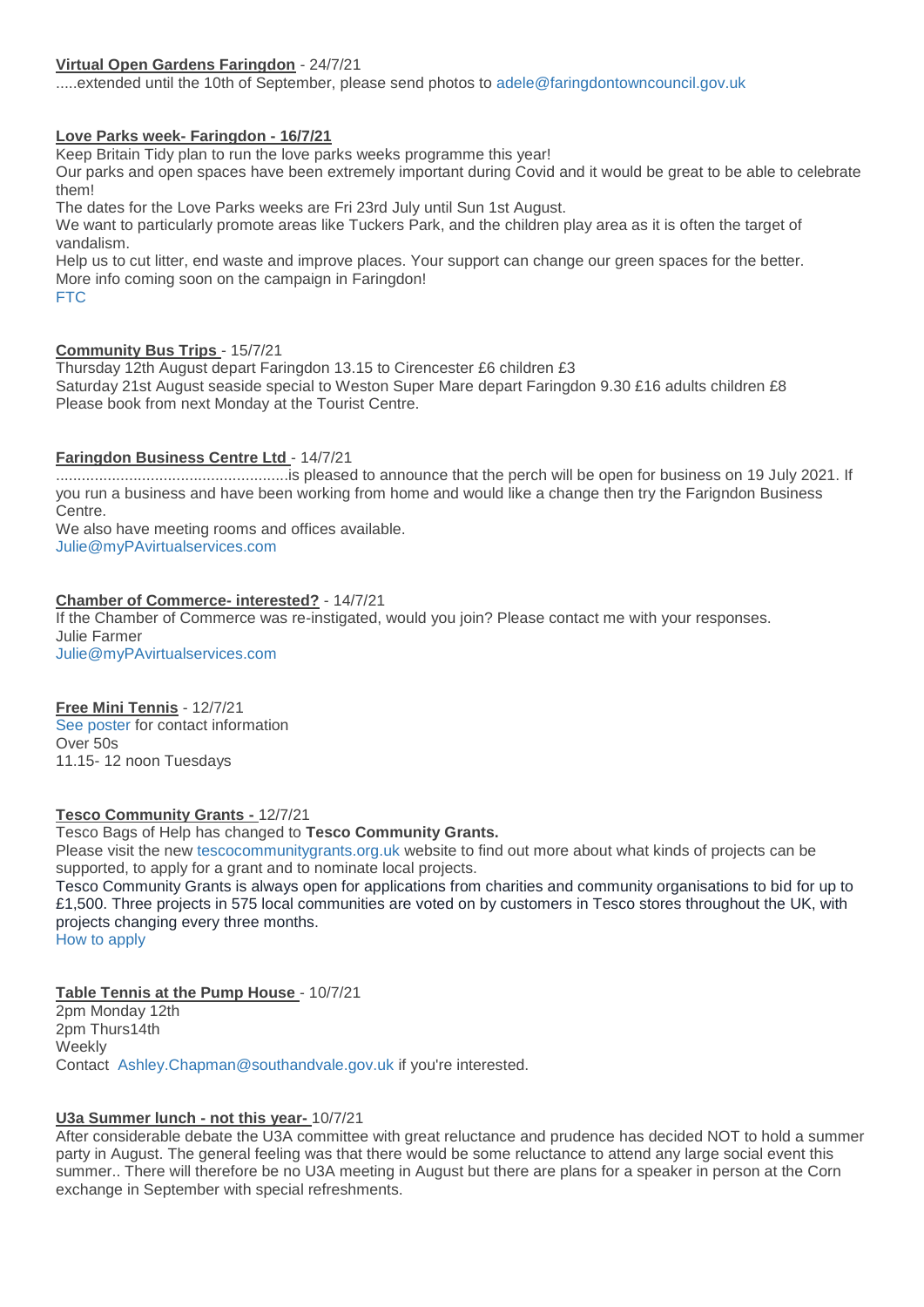# **20785 Vaccinations- Well done everyone** - 7/7/21

We are delighted to announce that we have, as of the end of June, reached a total of 20,785 vaccinations since we started our Covid programme in early January of this year.

This fantastic achievement has been made possible by the tremendous commitment to our efforts by you the patients, both from Faringdon and the outlying villages of our catchment area. Our sincere thanks to all of you for being part of this and the kind words of support on local media.

We have of course also benefitted from the most amazing team of volunteers covering all areas of necessary support to our Clinic work for which we are incredibly grateful, under the primary coordination of Mr Callum Skeat. Thank you so much.

Our PPG (Patient Participation Group) have also played a supportive role behind the scenes, adding further to our efforts by spreading the message of patient inclusion. Thank you, PPG members. If you are interested in joining our PPG please speak to the Practice Manager, Angie Sammut on [01367 242388.](http://callto:01367242388/)

Our thanks as well to all who have supported us in other ways, such as our Landlords at the RAC building, the tenants on the RAC estate coping with our presence and those, especially the Snooty Mehmaan and Sams Cakes n' Bakes amongst others, who have kept us fed and watered. It really is appreciated.

And finally, a big thank you as well to all the staff at WHMP. This has not been an easy time as we have kept the main practice open at Volunteer Way throughout the campaign, and it is not over yet. The WHMP Covid Team at the clinic led by Dr Rob Russ (GP Partner), Michelle Harfield (Senior Administrator) and Becky Eyre (Senior Nurse) have excelled themselves, but also those at Volunteer Way have stoically maintained the best patient service possible in these very difficult times.

David Owen-Smith, CEO WHMP, on behalf of the Partners, staff and the Covid Team: July 6th 2021 To highlight the result a few figures for consideration for those who like the statistics:

- Almost 13,000 first Dose vaccinations
- Almost 8,000 second vaccinations\*

We have achieved a minimum of 90% cohort penetration of all those at 65 years of age and over, plus all those in care homes, vulnerable or working as frontline care home, health and social care workers

We have achieved a minimum of 86% cohort penetration of all those aged 50 or over, including adults aged 16-65 years in an at-risk health condition

For those at the first dose stage, from 18-40 years old we have achieved 77% cohort penetration

If you still need a vaccination (first or second dose), and are at 8 weeks for a second dose then please contact us today on [01367 242388](http://callto:01367242388/) for second Doses or via the National Booking Service on [119](http://callto:119/) for first doses \*All figures stated are based upon known numbers on the 2nd July 2021

# **Faringdon Cinema Opening** - 7/7/21

Faringdon Town Council are happy to announce that the Regent Cinema will open its doors again in September 2021. It's great to be able to offer a community cinema once again for the residents of Faringdon and surrounding villages. I will be in touch with dates and film choices for September by the beginning of August. [See poster](http://weebly-link/267885977289169690)

## **Faringdon Artistic Skating club** - 1/7/21

We have places for beginners age 5 upwards Ideal for those that can skate and wish to learn new skills. We can provided skates if required Contact 07872955355 for further information

## **Public Access Defibrillator Locations in Faringdon-** 1/7/21

I've just added some information about these. There's a pdf file you can download if you want a copy. See [Link on Home Page](http://weebly-link/128169727560691824) Ed

# **Table Tennis at the Pump House -** 1/7/21

To start 2pm on a Thursday 8th. Maybe another session on a Monday too For 'mature' players

Contact [Ashley.Chapman@southandvale.gov.uk](mailto:Ashley.Chapman@southandvale.gov.uk) if you're interested.